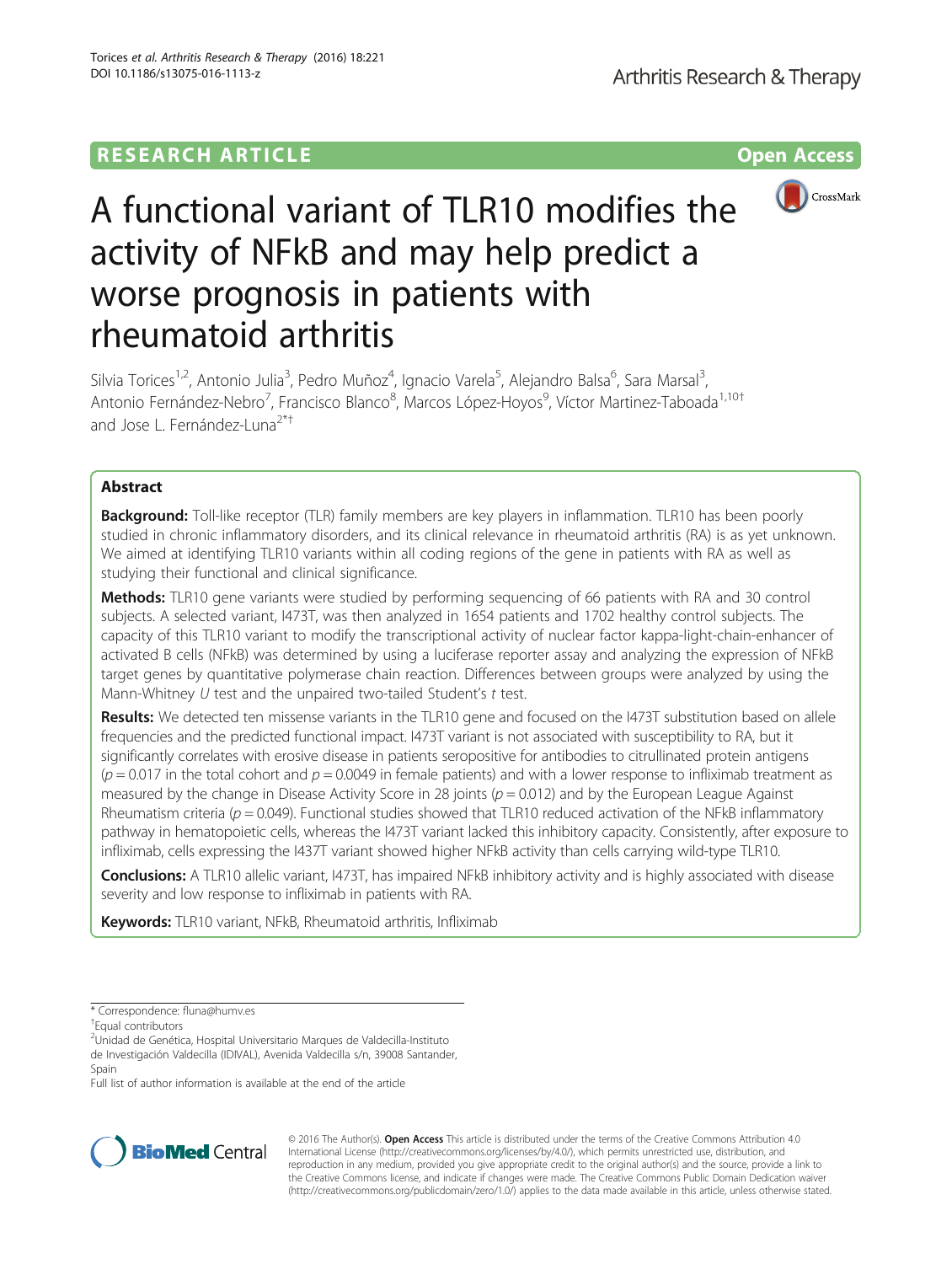## Background

Rheumatoid arthritis (RA) is a systemic autoimmune disease characterized mainly by chronic inflammation of the synovial lining and Th1 activation, which lead to progressive joint destruction. It has been suggested that viruses and bacteria may contribute to initiation or exacerbation of RA by binding to Toll-like receptors (TLRs) [\[1](#page-8-0), [2](#page-8-0)].

TLRs belong to a family of transmembrane proteins that constitute one of the primary defense mechanisms in infectious and some noninfectious diseases in mammals [[3](#page-8-0)]. Inappropriate activation of TLR-mediated pathways has been implicated in the loss of self-tolerance, leading to autoimmunity and chronic inflammation [\[4](#page-8-0), [5](#page-8-0)]. TLRs are type I transmembrane glycoproteins with extracellular leucine-rich repeats (LRRs) and an intracellular Toll/ interleukin (IL)-1 receptor (TIR) homology domain [[6](#page-8-0)]. Signaling by TLRs involves interaction with TIR domaincontaining adaptors, including MyD88, TIR-domaincontaining adapter-inducing interferon-β (TRIF), TRIFrelated adapter molecule (TRAM), TIR-related adapter protein (TIRAP), and sterile alpha and TIR motifcontaining protein 1 (SARM1) [[7](#page-8-0)]. These interactions promote nuclear factor kappa-light-chain-enhancer of activated B cells (NFkB) activation, among other functions. TLR-dependent activation of NFkB drives the production of proinflammatory chemokines, cytokines, and cell adhesion molecules [[7](#page-8-0), [8](#page-8-0)]. There is increasing evidence that NFkB is a major, if not the main, transcription factor controlling inflammation [\[9](#page-8-0)].

TLR10 remains the only orphan member among the human TLRs because its ligands remain unknown and there are discordant data about its function [\[10](#page-8-0), [11](#page-8-0)]. The expression of TLR10 has been reported mainly in B cells, dendritic cells, eosinophils, neutrophils, and nonimmune cells such as trophoblasts [[11](#page-8-0)–[14\]](#page-8-0). In mammals, TLR10, TLR1, and TLR6 share a common locus on chromosome 4p14 and are structurally similar to one another [\[11](#page-8-0)]. Despite interacting with MyD88 [\[11](#page-8-0)], TLR10 differs from other TLRs by the lack of a classic downstream signaling pathway [[15\]](#page-8-0). Phylogeny supports the idea that TLR10 arose before the gene duplication that generated TLR1 and TLR6 [\[16, 17](#page-8-0)]. TLR1 and TLR6 are able to form a protein complex with TLR2 and TLR10 [[11, 14](#page-8-0)], although the individual contribution of each protein to the function of the complex is largely unknown.

Genetic variants in TLR family members have been associated mainly with disease susceptibility in patients with RA with variable levels of significance and even discordant results [[18](#page-8-0)–[21](#page-8-0)]. In a previous study, researchers investigated the association between TLR10 variants and RA susceptibility, but no statistical significance was found [[20\]](#page-8-0). Although single-nucleotide variants of the TLR10 gene have been associated with other autoimmune [\[22\]](#page-8-0) and tumor [[23](#page-8-0)] diseases, the functional activity of this protein and the clinical significance of its gene variants are still controversial [\[11](#page-8-0), [24](#page-8-0)].

In this article, we report that TLR10 is able to inhibit NFkB signaling in hematopoietic cells, which may limit the activation of this transcription factor that is involved in many chronic inflammatory disorders, including RA. We analyzed the association of a missense variant of TLR10, I473T, with RA and show that this amino acid substitution in an LRR domain gives rise to a protein lacking the NFkB inhibition activity that is associated with more severe disease and lower response to infliximab.

## **Methods**

## Samples

In this work, we included two cohorts of patients with RA, a first cohort of 453 unselected patients followed at Hospital Universitario Marques de Valdecilla (Santander, Spain) and Hospital Universitario La Paz (Madrid, Spain), and a second one of 1201 patients recruited by the Immune-Mediated Inflammatory Disease Consortium (Spain) [[25](#page-8-0)]. Clinical information, including demographic data, disease characteristics, and treatments, are summarized in Table [1](#page-2-0). All patients were diagnosed according to the American College of Rheumatology classification criteria [\[26\]](#page-8-0). As a control population, 1702 healthy individuals from the same genetic background were also genotyped [\[27\]](#page-8-0). All control individuals had been screened for the presence of an autoimmune disease or a family history of autoimmune disorders, and excluded in case of a positive result.

## Cell lines

K562 and U937 cells were maintained in RPMI 1640 medium (Life Technologies, Paisley, UK) supplemented with 10 % FBS (Lonza, Verviers, Belgium). The medium was replaced every 2–3 days.

## Sequencing analysis

By next-generation sequencing (NGS), the coding exons and flanking regions of the TLR10 gene were sequenced in 66 selected patients with severe RA, rheumatoid factor and/or antibodies to citrullinated protein antigens (ACPA) positivity, erosive disease, and resistance to at least one disease-modifying antirheumatic drug, as well as in 30 healthy control subjects. DNA libraries were processed for hybrid enrichment using a custom Nimblegen SeqCap EZ design (Roche Sequencing, Basel, Switzerland) containing the coding sequences of TLR10. Then, double-barcoded libraries were sequenced by using a MiSeq NGS platform (Illumina, San Diego, CA, USA). Sequencing reads were aligned against the human reference genome (hg19) using BWA [[28](#page-8-0)] with the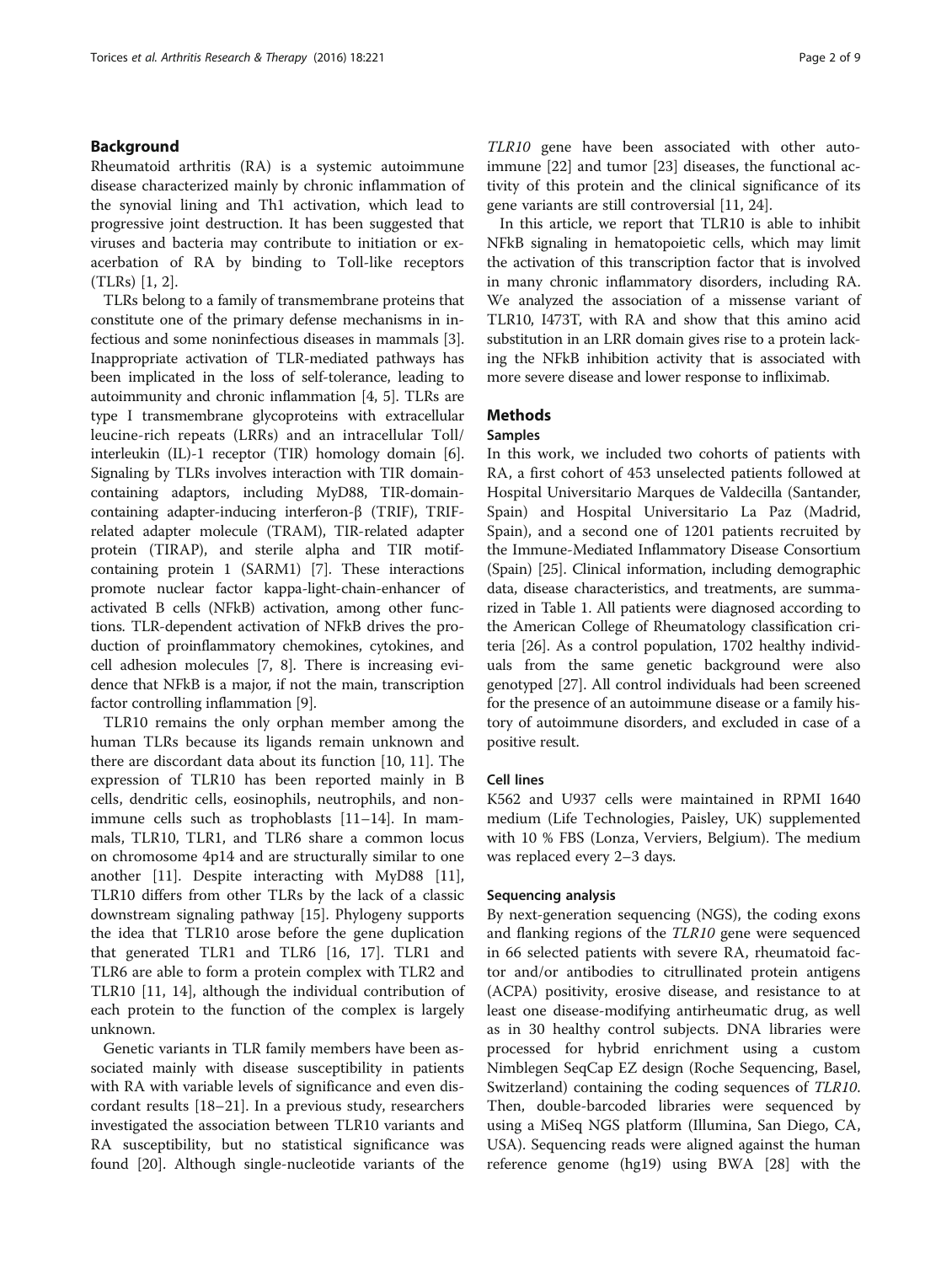<span id="page-2-0"></span>Table 1 Main features of two cohorts of patients with rheumatoid arthritis

|                                       | Cohort I ( $n = 453$ )   | Cohort II ( $n = 1201$ ) |
|---------------------------------------|--------------------------|--------------------------|
| Females, %                            | 73.1                     | 76.8                     |
| Mean age, years                       | $65.6 \pm 14.5^{\circ}$  | $46.5 \pm 14.5^a$        |
| Duration of follow-up, months         | $123.8 \pm 91.5^{\circ}$ | $171.6 \pm 123.6^a$      |
| Extraarticular manifestations, %      | 22.2                     | $\overline{\phantom{0}}$ |
| Presence of joint damage, %           | $\qquad \qquad -$        | 100                      |
| RF-positive, %                        | 64.8                     | 74.6                     |
| ACPA-positive, %                      | 62.2                     | 74.1                     |
| Number of previous DMARDs             | $2.2 \pm 1.5^a$          | $1.7 \pm 1.5^{\circ}$    |
| Number of previous biologic therapies | $1.8 \pm 1.2^a$          | $0.6 \pm 0.9^{\circ}$    |

Abbreviations: RF Rheumatoid factor, DMARDs Disease-modifying antirheumatic drugs, ACPA Antibodies to citrullinated protein antigens

 $^{\text{a}}$ Mean  $\pm$  SD

default parameters. Several tools (SAM, GATK, Picard) for manipulating alignments, including sorting, merging, and indexing the BAM files, were used. Singlenucleotide variant and indel calling was performed using GATK Unified Genotyper [[29\]](#page-8-0). Variants were annotated using snpEff, and association studies were performed using Plink software [[30\]](#page-8-0).

For Sanger sequencing, DNA was extracted from whole blood by using the QIAamp DNA blood kit (QIAGEN, Hilden, Germany) and amplified with primers for human TLR10: 5′-CATGGCCAGAAACTGTGGTC-3′ and 5′-ACCATCCAACCATCATGACC-3′. Sequence analysis of amplified fragments was carried by using a genetic analyzer (Applied Biosystems, Foster City, CA, USA).

The possible potential impact of an amino acid change on the encoded protein functions was assessed by using two different genomic programs: Sorting Intolerant from Tolerant (SIFT), which uses evolutionary information from homologous proteins [\[31](#page-8-0)], and SNPs3D, based on both the structure and a sequence-based method that employs a multiple sequence alignment to build a sequence profile [\[32](#page-8-0)].

#### Single-nucleotide polymorphism analysis

TLR10 variant I473T (rs11466657) was analyzed in an independent cohort of 1201 patients with RA and 1493 healthy control subjects using the TaqMan<sup>®</sup> genotyping platform (assay identifier C\_25643390\_30; Applied Biosystems). All polymerase chain reactions (PCRs) and

Table 2 Sixteen allele variants of the TLR10 gene found by next-generation sequencing in control and rheumatoid arthritis populations

| Reference SNP ID | Reference allele | Alternative allele | MAF    | $p$ Value | AA change    | Functional class | SIFT prediction | SNPs3D prediction |
|------------------|------------------|--------------------|--------|-----------|--------------|------------------|-----------------|-------------------|
| rs10776482       | A                | G                  | 0.29   | 0.2306    | D809         | Silent           | nr              | nr                |
| rs4129008        | C                | Τ                  | 0.01   | 0.5652    | R799Q        | Missense         |                 |                   |
| rs4129009        |                  | C                  | 0.271  | 0.1889    | <b>1775V</b> | Missense         |                 |                   |
| rs10776483       | A                | G                  | 0.302  | 0.3296    | H724         | Silent           | nr              | n <sub>r</sub>    |
| rs11466658       | G                | Α                  | 0.026  | 0.1599    | R525W        | Missense         |                 |                   |
| rs11466657       | Α                | G                  | 0.089  | 0.04327   | <b>I473T</b> | Missense         | $^{+}$          | $+$               |
| rs11096955       |                  | G                  | 0.422  | 0.07296   | 1369L        | Missense         |                 | —                 |
| rs11096956       | C                | Α                  | 0.292  | 0.3918    | P344         | Silent           | nr              | nr                |
| rs11466653       | А                | G                  | 0.026  | 0.5824    | M326T        | Missense         |                 | n <sub>r</sub>    |
| rs11466652       | Τ                | C                  | 0.13   | 0.1403    | K303         | Silent           | nr              | nr                |
| rs11466651       | C                | Τ                  | 0.026  | 0.5824    | V298I        | Missense         |                 |                   |
| rs11096957       |                  | G                  | 0.438  | 0.015     | N241H        | Missense         |                 |                   |
| rs11466650       | Α                | G                  | 0.0005 | 0.137     | L167P        | Missense         | $+$             | $+$               |
| rs11466649       | C                | Α                  | 0.026  | 0.5824    | A163S        | Missense         |                 |                   |
| rs10856837       | C                | Τ                  | 0.026  | 0.5824    | T37          | Silent           | n <sub>r</sub>  | n <sub>r</sub>    |
| rs10856838       | Α                |                    | 0.146  | 0.5813    | 113          | Silent           | nr              | nr                |

Abbreviations: MAF Minor allele frequency, + Damaging change, - No damaging change, nr No records, SNP Single-nucleotide polymorphism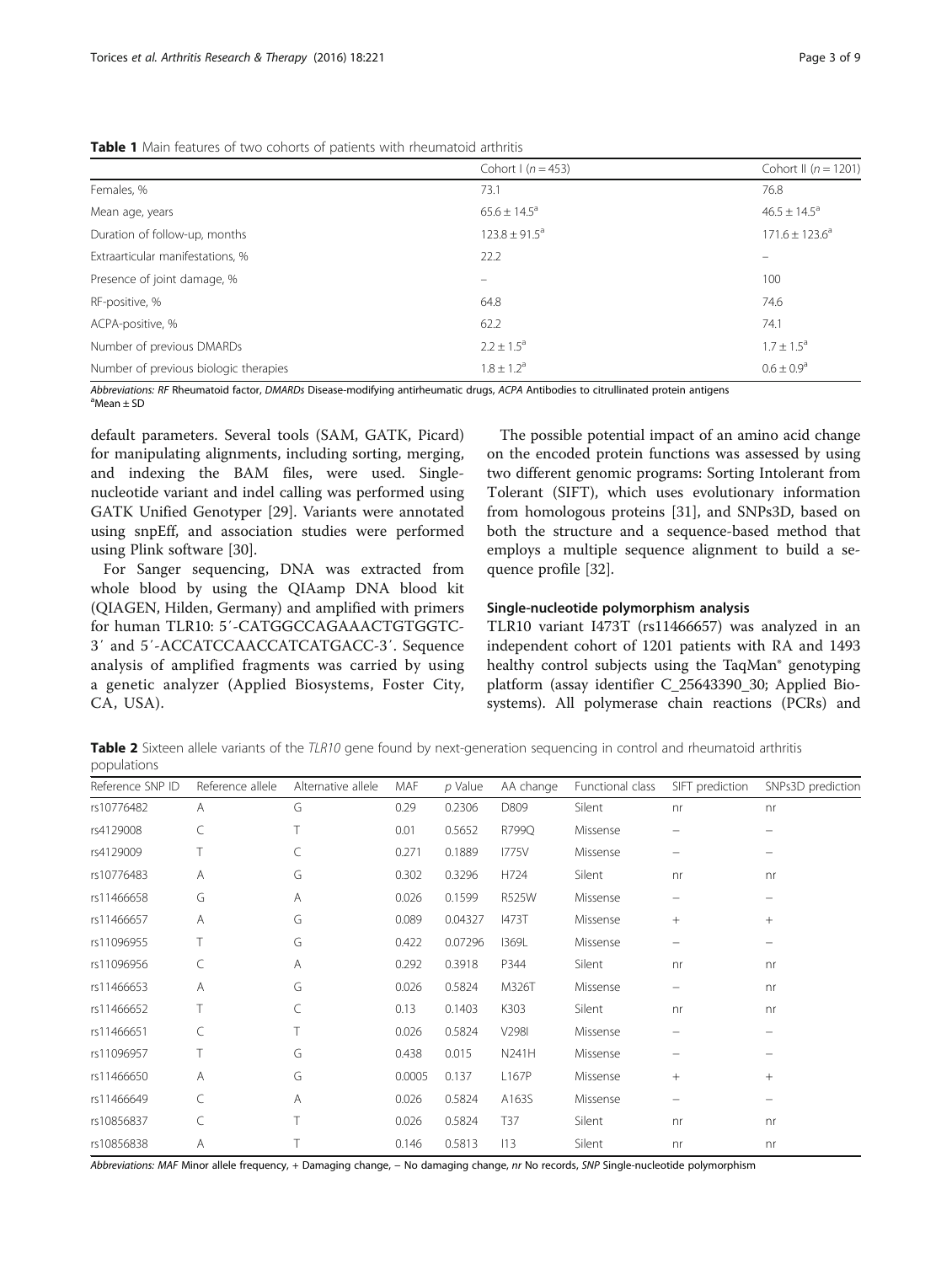<span id="page-3-0"></span>endpoint fluorescence readings were performed using an ABI PRISM 7900 HT sequence detection system (Applied Biosystems). The genotyping error was estimated by genotyping 20 % of samples in duplicate (error <1 %) [[33\]](#page-8-0).

## Transfections and gene reporter assays

TLR10 complementary DNA (cDNA) was cloned into a pCMV6 vector (OriGene, Rockville, MD, USA). The I473T variant was generated by site-directed mutagenesis using the QuikChange mutagenesis kit (Agilent Technologies, Santa Clara, CA, USA) with the following primers: 5′-GGCCTTACGAGAACTAAATACTGCATTTAATTT TCTAACTGATC-3′ and 5′-GATCAGTTAGAAAAT TAAATGCAGTATTTAGTTCTCGTAAGGCC-3′. The modified insert was sequenced to verify the mutation. K562 and U937 cells were cotransfected with 2 μg of wild-type or mutant TLR10 constructs, 1 μg of reporter plasmid pBVIx-Luc, containing six tandem repeats of the NFkB recognition sites within the promoter region linked to the luciferase gene [[34\]](#page-8-0) and 0.2 μg of respiratory syncytial virus-β-galactosidase plasmid (pRSV-β-gal) by using Lipofectamine 2000 reagent (Sigma-Aldrich, St. Louis, MO, USA). After 24 h of transfection, cell viability was greater than 80 %. Then, K562 and U937 cells were incubated with 10 ng/ml and 20 ng/ml tumor necrosis factor-α (TNFα) in the presence or absence of 200 μg/ml infliximab, and, after 24 h, cell extracts were prepared and analyzed to measure relative luciferase activity by using a dual-light reporter gene assay system (Applied Biosystems). Results were normalized for transfection efficiency with values obtained with pRSV-β-gal.

## Expression analyses of NFkB target genes

To assess the expression of individual genes, cDNA was generated and amplified by using primers for human TNFα (5′-CAATGGCGTGGAGCTGAGAG-3′ and 5′- GGCTGATGGTGTGGGTGAGG-3′), chemokine (C-C motif) ligand 2 (CCL2) (5'-CTCGCTCAGCCAGATG CAAT-3′ and 5′-GTCTTCGGAGTTTGGGTTTGC-3′), TNF-related apoptosis-inducing ligand (TRAIL) (5′- GAGCTGAAGCAGATGCAGGAC-3′ and 5′-TGACG GAGTTGCCACTTGACT-3′), and β-actin (5′-GCTG CCTCAACACCTCAAC-3′ and 5′-GATGGAGTTGAA GGTAGTTTCGTG-3′). Quantitative real-time PCR was performed using the ABI PRISM 7000 Sequence Detection System (Applied Biosystems). The ratio of the abundance of differentiation markers to that of β-actin transcripts was calculated as  $2n$ , where  $n$  is the threshold cycle value of β-actin minus the threshold cycle value of the corresponding messenger RNA (mRNA) and normalized by the value of the sample with the lowest expression level of these genes. The specificity of the

desired PCR products was determined by performing melting curve analysis.

### Statistical analysis

All statistical analyses were performed using the SPSS 20 software program (IBM, Armonk, NY, USA) and the R statistical software package (version 3.2.0). Differences in categorical variables between groups of patients were compared using Fisher's exact test. Statistical significance between groups in in vitro analyses was determined by using an unpaired, two-tailed Student's  $t$  test or the Mann-Whitney  $U$  test. The significance level was set at  $p < 0.05$ . Genetic association analyses were performed using linear and logistic regression models. The significance of the β regression coefficient was determined using the Wald test. As described previously, covariates in these genetic analyses included the years of disease evolution and the basal Disease Activity Score in 28 joints (DAS28) for the association of rs11466657 genotype with the level of joint damage [[33](#page-8-0)] and the change in DAS28 at 12 weeks [[35\]](#page-8-0), respectively.



Fig. 1 TLR10 gene variants. a Schematic representation of TLR10 protein that illustrates the position of the missense variants identified by next-generation sequencing. **b** Genotype distribution of the I473T variant in the independent cohort of 1493 healthy control subjects (HC) and 1201 patients with rheumatoid arthritis (RA). c TLR10 genotype frequencies in HapMap populations. The following population samples were included: CEU (Utah residents with Northern and Western European ancestry from the Centre d'etude du Polymorphisme Humain [CEPH] collection), HCB (Han Chinese in Beijing), JPT (Japanese in Tokyo, Japan), YRI (Yoruba in Ibadan, Nigeria), TSI (Toscani in Italy). LRR Leucinerich repeats, TLR Toll-like receptor, TM Transmembrane domain, TIR Toll/ interleukin-1 receptor domain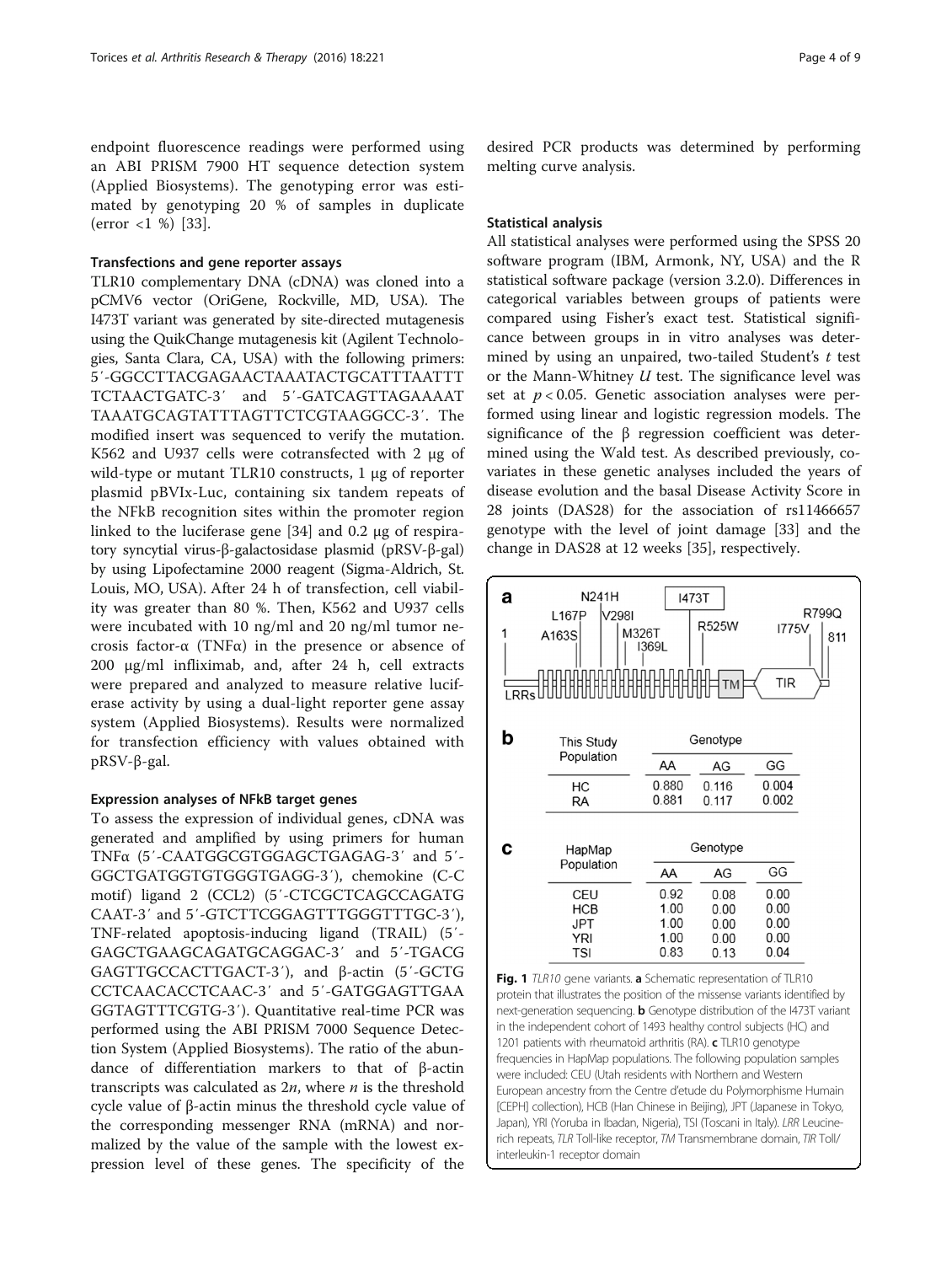## Results

## I473T variant is associated with disease severity and treatment response in patients with RA

The function of TLR10 is controversial, and its association with RA has been poorly studied. In order to assess whether TLR10 variants contribute to modifying the course of the disease in patients with RA, we sequenced the coding exons of the TLR10 gene in 66 selected patients with RA and 30 healthy control subjects. After filtering bases having at least 30× sequence coverage, 16 variants were identified (Table [2](#page-2-0)). The power to detect genetic effects depends to a great extent on the minor allele frequency (MAF) of the risk allele tested. Ten of the sixteen variants filtered corresponded to missense changes, which are located mainly in LRR domains (Fig. [1a](#page-3-0)); of these, only two, I473T and L167P, were predicted by using the SIFT and SNPs3D programs to have a functional impact on the protein. The MAF of the L167P variant was less than 0.1 %, whereas the MAF of I473T was about 9 %. Thus, we decided to focus on the I473T variant for clinical association studies.

First, we studied a population of 453 patients and found that the genotype frequencies (86.6 % AA, 11.9 % AG, 1.5 % GG) were not significantly different from those in a population of 209 control subjects (84.5 % AA, 14.3 % AG, 1.2 % GG). This result was confirmed by analyzing the largest genome-wide association study (GWAS) meta-analysis performed to date, which included 29,880 RA cases and 73,758 control subjects [\[36](#page-8-0)]. Using the available summaries for the GWAS data in the Caucasian European population, we found no association between the I473T variant and RA susceptibility  $(p = 0.26)$ . We then analyzed a number of clinical findings in the patient population associated with disease severity, including the presence of typical RA autoantibodies, extraarticular manifestations, and the need for specific biologic treatments and surgery. Although differences between AA + AG and GG genotypes did not reach statistical significance ( $p \ge 0.2$ ), all five clinical criteria showed the same tendency associated with more severe disease only in GG genotype carriers (Fig. 2a). To strengthen this observation, we studied a larger cohort of 1201 patients with RA and 1493 healthy control subjects. As previously observed, the genotype distribution was found to be similar in both patient and control populations (Fig. [1b](#page-3-0)), which is consistent with the genotypes described for the European population in the HapMap database (Fig. [1c\)](#page-3-0). Interestingly, as shown in Fig. 2b, the I473T variant is highly associated with erosive disease in ACPA-positive patients with RA ( $p = 0.017$  in the total



clinical findings. A positive regression coefficient means that the variant increases risk. Dotted lines indicate cutoff values. Clinical parameters were categorized as binary variables. Significance of the β value was determined by using the Wald test. Eccp/years Association with erosions in ACPA<sup>+</sup> patients including the years of disease evolution; Eccp/years-women Association with erosions in ACPA+ female patients including the years of disease evolution, IFX-EULAR Association with response to infliximab (European League Against Rheumatism response criteria: moderate/good vs none), IFX-DAS28 Association with change in Disease Activity Score in 28 joints in patients treated with infliximab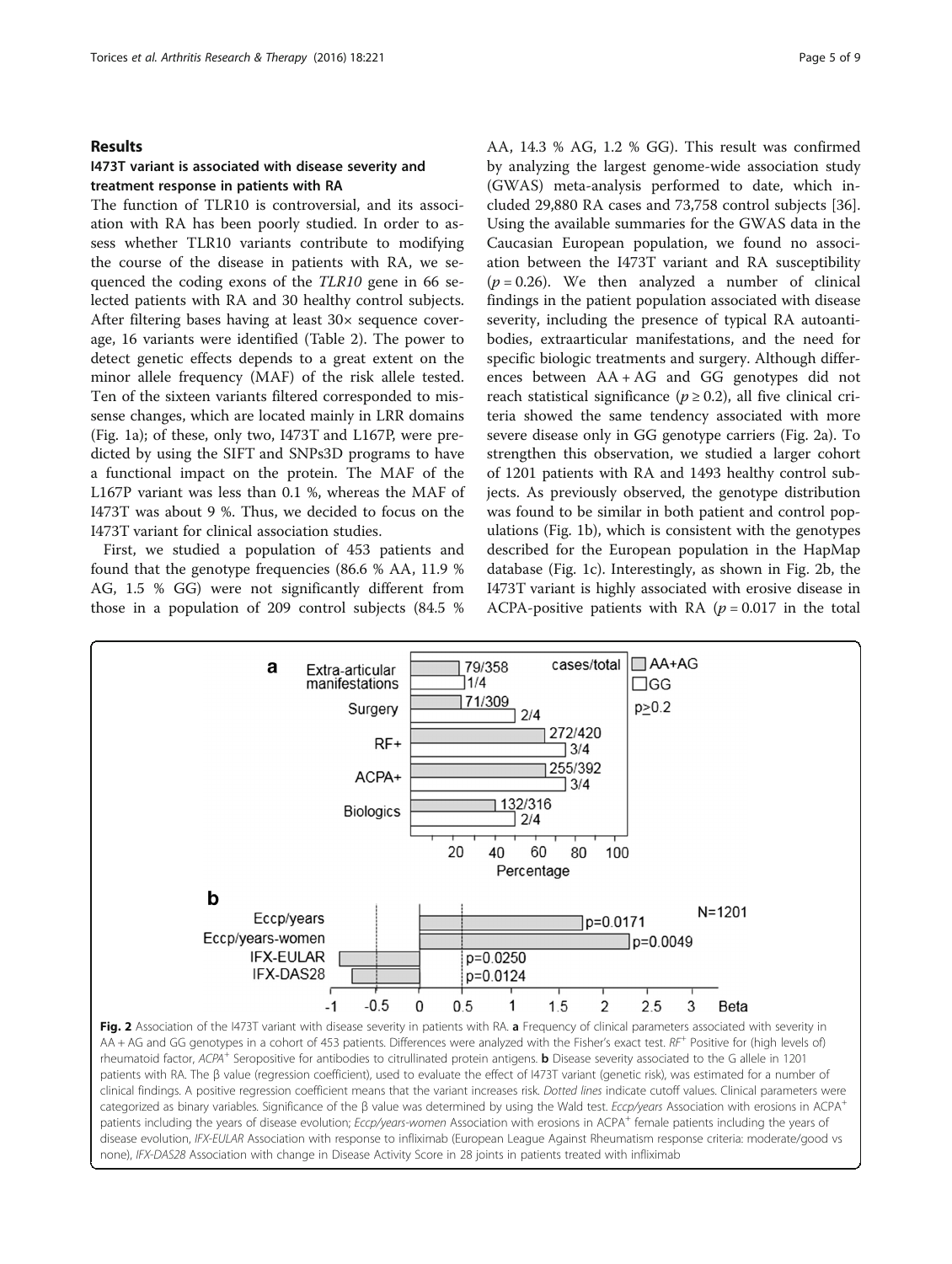cohort and  $p = 0.0049$  in female patients) and with a lower response to infliximab treatment as measured by the change in DAS28 score  $(p = 0.012$  in the total cohort) as well as by the European League Against Rheumatism response criteria ( $p = 0.025$  in the total cohort), which indicate that this variant is represented in a group of patients with more severe disease.

## Variant I437T modifies the NFkB regulatory capacity of TLR10

On the basis of a three-dimensional structure model visualized by using the Jmol viewer (Fig. 3a), we found that position 437 is within a β-strand in the LRR18 domain and is occupied by an isoleucine, a highly hydrophobic amino acid, buried inside the protein core. This position is occupied by hydrophobic amino acids in TLR10 (Ile), TLR2 (Ile), and TLR1 (Val), which belong to the same subfamily of TLRs that are located at the cell membrane and dimerize with each other [[37](#page-8-0)]. In the TLR10 variant, isoleucine is substituted by threonine, a polar amino acid that may participate in hydrogen bonds and is usually located at the protein surface. LRR domains provide an outstanding framework for achieving

diverse protein interactions. Thus, this structural change decreases hydrophobic contacts and may alter functionally relevant protein-protein interactions. TLR family members are known to be regulators of the NFkB activity, a key pathway in inflammation. To experimentally prove the functional consequences of the I437T variant on the activation of NFkB, we introduced the codonaltering nucleotide in a construct containing TLR10 cDNA by site-directed mutagenesis and studied the capacity of this variant to modify the NFkB transcriptional activity. As shown in Fig. 3b and c, wild-type TLR10 downregulates the transcriptional activity of NFkB after stimulation with an inflammatory cytokine, TNFα, in K562 and U937 hematopoietic cell lines, which are widely used to study NFkB activation [[38\]](#page-8-0). However, the I437T substitution blocks the inhibition capacity of TLR10. In order to translate the reduced response to infliximab in patients to our in vitro model, we stimulated cells with TNFα in the presence or absence of infliximab. Consistently, cells expressing the I437T variant had a higher level of NFkB activity remaining after treatment with infliximab than cells expressing the wildtype variant (Fig. 3d, e). Next, we confirmed this result



dimensional structure of Toll-like receptor 10 (TLR10) visualized by using the Jmol viewer showing the location of residue I473. NAG 2-(acetylamino)-2-deoxy-β-D-glucopyranose. b and c K562 and U937 cells were cotransfected with wild-type (wt) TLR10 or its mutated variant (mut) and a reporter vector containing NFkB-responsive sequences. Cells were stimulated with 10 ng/ml tumor necrosis factor-α (TNFα) for 24 h, and then cell extracts were prepared and analyzed for luciferase activity. d and e K562 and U937 cells transfected with the indicated TLR10 variants were treated with TNFα in the presence or absence of infliximab, and luciferase activity was analyzed. Histograms show the mean + SD of three independent experiments. \*p < 0.05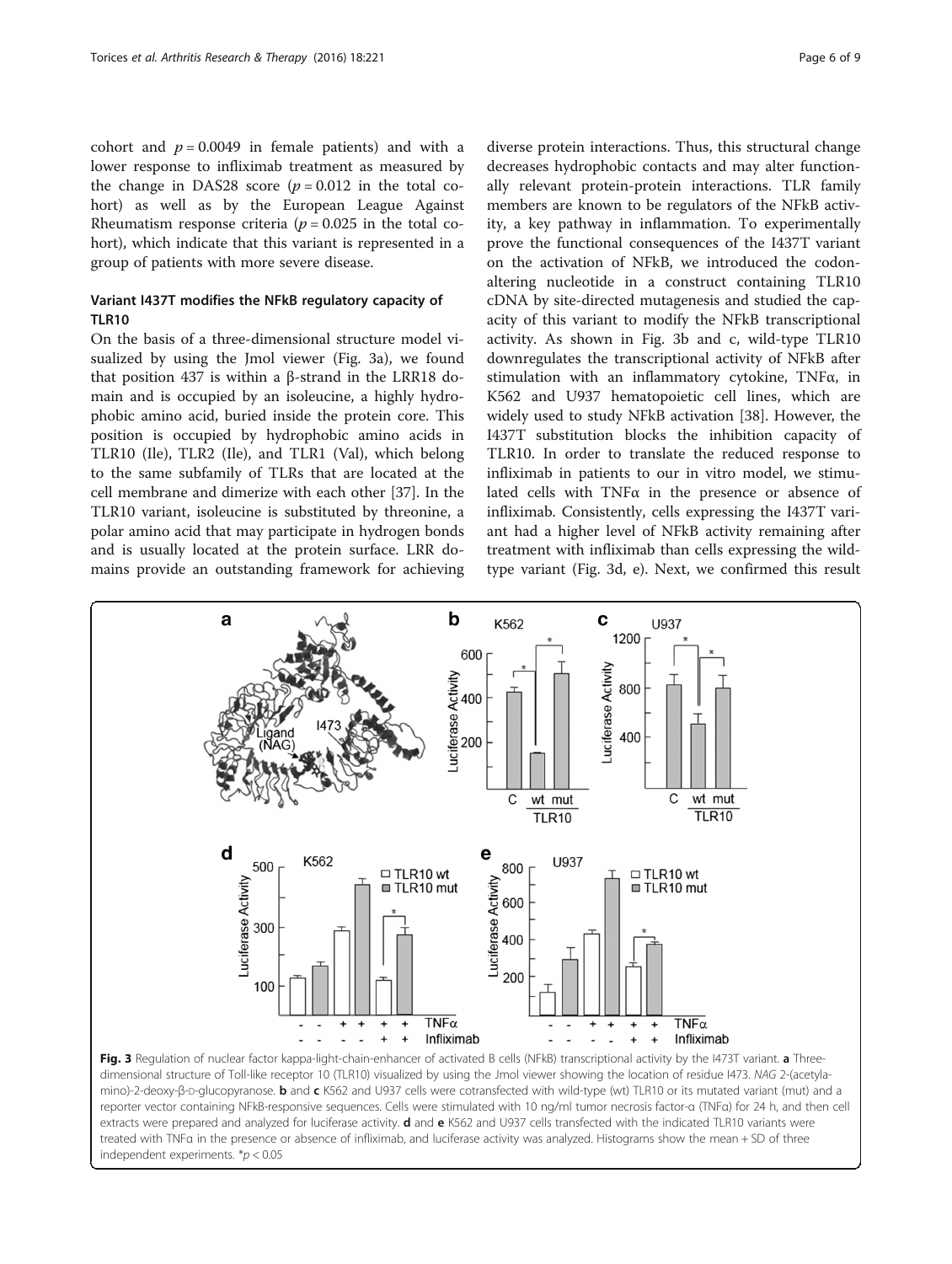by analyzing the expression of NFkB target genes. The expression levels of CCL2, TRAIL, and TNFα were downregulated in the presence of wild-type TLR10 following stimulation of the NFkB pathway with TNFα (Fig. 4a–e). In line with our previous results, downregulation of NFkB target genes was abrogated when U937 and K562 cells where transfected with the variantcontaining construct and cultured with TNFα (Fig. 4a– e). Moreover, gene expression also confirmed that the TLR10 variant slightly reduced the response of TNFαactivated cells to infliximab (Fig. 4f ). Overall, the in vitro data show that the I437T variant abrogates the NFkB inhibition activity of TLR10 and displays a weak but consistent resistance to the anti-inflammatory effects of infliximab.

## Discussion

Deciphering the mechanisms that regulate the activity of NFkB is of major importance for understanding the response to inflammatory stimuli. TLRs have been suggested to be implicated in responses to pathogens in RA [[39\]](#page-8-0). Nowadays, TLR10 is the only member of the TLR family without a well-defined biological function. In this study, we show that TLR10 displays NFkB inhibitory activity in hematopoietic cells following treatment with

inflammatory stimuli. Researchers in several studies have described how TLR10 acts as a proinflammatory receptor activating NFkB signaling [[11, 40\]](#page-8-0). Another study showed that TLR10 fails to activate typical TLR-induced signaling, including transcriptional activation mediated by NFkB or interferon-β [\[15](#page-8-0)]. Recently, it has been shown that TLR10 is a modulator with mainly inhibitory effects [[24](#page-8-0)]. In line with this, blocking TLR10 by antagonistic antibodies enhances proinflammatory cytokine production [[10\]](#page-8-0). Also, evidence has been provided indicating that TLR10 induces apoptosis through activation of caspase-3 [[18\]](#page-8-0), which is consistent with the NFkB inhibitory activity of TLR10 because NFkB is an antiapoptotic transcription factor. These contradictory results may be due to the complexity of the modulatory effects of TLR10 that involve several mechanisms, including competition for ligands, heterodimerization with other TLRs, and activation of different signaling pathways.

On the basis of this information, the cell model used to study TLR10 may be relevant to evaluation of the functional activities of this receptor and should be taken into consideration when comparing different studies regarding the activities of TLR10. Researchers in several studies have investigated the role of TLR polymorphisms in RA, although the results obtained are controversial



Fig. 4 Regulation of the levels of nuclear factor kappa-light-chain-enhancer of activated B cells (NFkB) target genes by the I473T variant. U937 and K562 cells were transfected with Toll-like receptor 10 (TLR10) (wild type [wt] or mutated variant [mut]) and then treated or not with 20 ng/ml tumor necrosis factor-α (TNFα) for 24 h. The expression of NFkB target genes chemokine (C-C motif) ligand 2 (CCL2) (a, d), TNF-related apoptosisinducing ligand (TRAIL) (b, e), and TNFa (c) were determined by performing quantitative real-time polymerase chain reactions. f Cells transfected with the indicated variants were treated with TNFα in the presence or absence of infliximab, and, 24 h later, the messenger RNA (mRNA) levels of CCL2 were determined. β-actin was used for normalization. C Cells transfected with empty vector as an additional control. Histograms show the mean  $\pm$  SD of three independent experiments.  $*$ *p* < 0.05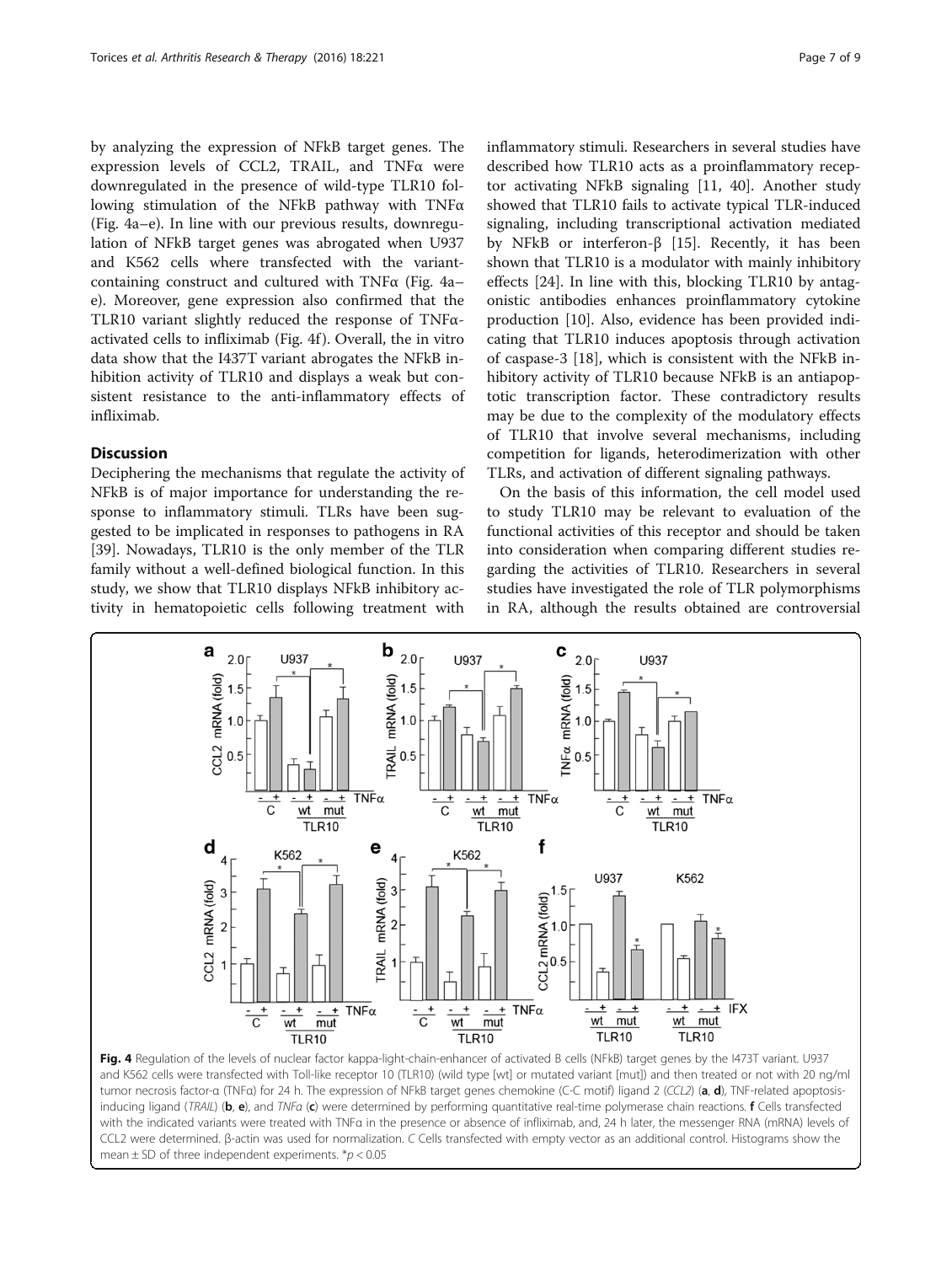[[19](#page-8-0)–[21](#page-8-0), [41\]](#page-8-0). However, TLR10 genetic variants have not yet been associated with RA, but they have been associated with susceptibility to infectious and inflammatory diseases such as extrapulmonary tuberculosis and asthma [\[42](#page-8-0), [43](#page-8-0)]. We found that the I473T variant significantly associates with the presence of ACPA and erosive disease, both in the total RA cohort and in female patients. It is well established that TNFα inhibitors help control disease activity. However, not all patients respond adequately to initial anti-TNFα treatment [\[44](#page-8-0)]. In line with this, we have demonstrated that patients with the I437T variant showed a significant lower response to infliximab, and this effect was also demonstrated in vitro. Thus, this TLR10 variant may be a good candidate marker of response to infliximab or other anti-TNFα treatment in patients with RA, which should be validated by replicating this study in other populations with different genetic backgrounds. Although there were no differences in genotype distribution between patients with RA and healthy control subjects, our data show that a TLR10 genetic variant selects a group of patients with a more severe and refractory disease. This variant has been described only in previous work associated with a decreased risk of meningioma [\[45\]](#page-8-0). The I473T variant leads to a reduced capacity of TLR10 to inhibit activation of NFkB in response to inflammatory stimuli. This effect may be explained by the amino acid change decreasing the hydrophobicity of an LRR domain, which may alter the interaction with TLR proteins needed for TLR10 signaling [[37\]](#page-8-0).

## Conclusions

Overall, our observations identify an allelic variant, I473T, in TLR10 that is significantly associated with more severe disease. Our data also indicate that the TLR10 variant lacks the capacity to inhibit NFkB transcriptional activity in hematopoietic cells and reduces the clinical and biological response to infliximab, which support the association between the I473T variant and disease outcome in patients with RA.

#### Abbreviations

ACPA: Antibodies to citrullinated protein antigens; CCL2: Chemokine (C-C motif) ligand 2; cDNA: Complementary DNA; CEU: Utah residents with Northern and Western European ancestry from the Centre d'etude du Polymorphisme Humain (CEPH) collection; DAS28: Disease Activity Score in 28 joints; DMARD: Disease-modifying antirheumatic drug; GWAS: Genomewide association study; HC: Healthy control subjects; HCB: Han Chinese in Beijing; IFX-EULAR: Association with response to infliximab based on European League Against Rheumatism response criteria; IFX-DAS28: Association with change in Disease Activity Score in 28 joints in patients treated with infliximab; JPT: Japanese in Tokyo, Japan; LRR: Leucinerich repeat; MAF: Minor allele frequency; mRNA: Messenger RNA; NAG: 2- (Acetylamino)-2-deoxy-β-D-glucopyranose; NFkB: Nuclear factor kappa-lightchain-enhancer of activated B cells; NGS: Next-generation sequencing; nr: No records; PCR: Polymerase chain reaction; pRSV-β-gal: Respiratory syncytial virus-β-galactosidase plasmid; RA: Rheumatoid arthritis; RF: Rheumatoid factor; SARM1: Sterile alpha and TIR motif-containing protein 1; SIFT: Sorting

Intolerant from Tolerant; SNP: Single-nucleotide polymorphism; TIR: Toll/ interleukin-1 receptor; TIRAP: TIR-related adapter protein; TLR: Toll-like receptor; TM: Transmembrane domain; TNF: Tumor necrosis factor; TRAIL: TNF-related apoptosis-inducing ligand; TRAM: TRIF-related adapter molecule; TRIF: Toll/interleukin-1 receptor domain-containing adapterinducing interferon-β; TSI: Toscani in Italy; wt: Wild type; YRI: Yoruba in Ibadan, Nigeria

#### Acknowledgements

We thank members of the Spanish Immune-Mediated Inflammatory Disease Consortium for helpful discussions.

### Funding

This work was supported by the Instituto de Salud Carlos III (ISCIII), Spanish Ministry of Science and Innovation grant PI11/02012, Red Temática de Investigación Cooperativa en Cáncer grant RD12/0036/0022, Sociedad Española de Reumatología grant FER13/13, and Instituto de Investigación Valdecilla (IDIVAL) grant APG-03. IV is funded by Programa Ramón y Cajal, Ministerio de Economia y Competitividad, Spain.

#### Availability of data and materials

Not applicable.

#### Authors' contributions

JLFL and VMT conceptualized and designed the study with input from MLH, IV, and AB. AJ and PM performed the statistical analysis. ST performed the in vitro experiments. SM, AFN, and FB abstracted data from the Spanish Immune-Mediated Inflammatory Disease Consortium. JLFL and ST prepared the first draft of the manuscript. All authors contributed to interpretation of the results and were involved in critical review of the data as well as revision of the manuscript. All authors read and approved the final manuscript.

#### Competing interests

AB, SM, AFN, FB, and VMT are consultants of several pharmaceutical companies. The other authors declare that they have no competing interests.

#### Consent for publication

Not applicable.

#### Ethics approval and consent to participate

The study was approved by the research ethics committees from the participating hospitals, the clinical research ethics committee at Hospital Universitario Marques de Valdecilla (Santander, Spain), the clinical research ethics committee at Hospital Universitario La Paz (Madrid, Spain), and the Immune-Mediated Inflammatory Disease Consortium (Spain). Informed consent was obtained from all subjects.

#### Author details

<sup>1</sup> Servicio de Reumatología, Hospital Universitario Marques de Valdecilla-Instituto de Investigación Valdecilla (IDIVAL), Avenida Valdecilla s/n, 39008 Santander, Spain. <sup>2</sup>Unidad de Genética, Hospital Universitario Marques de Valdecilla-Instituto de Investigación Valdecilla (IDIVAL), Avenida Valdecilla s/n, 39008 Santander, Spain. <sup>3</sup>Rheumatology Research Group, Vall d'Hebron Research Institute, 08035 Barcelona, Spain. <sup>4</sup>Gerencia Atención Primaria, Servicio Cántabro de Salud, 39011 Santander, Spain. <sup>5</sup>Instituto de Biomedicina y Biotecnología de Cantabria, Universidad de Cantabria-CSIC, 39011 Santander, Spain. <sup>6</sup>Servicio de Reumatología, Hospital Universitario La Paz, 28046 Madrid, Spain. <sup>7</sup>Unidad de Reumatología, Instituto de Investigación Biomédica de Málaga, Hospital Universitario de Málaga, Universidad de Málaga, 29010 Málaga, Spain. <sup>8</sup>Departamento de Reumatología, Hospital Universitario A Coruña, 15006 A Coruña, Spain. 9 Sección de Inmunología, Hospital Universitario Marques de Valdecilla-Instituto de Investigación Valdecilla (IDIVAL), Avenida Valdecilla s/n, 39008 Santander, Spain. <sup>10</sup>Facultad de Medicina, Universidad de Cantabria, 39011 Santander, Spain.

#### Received: 15 April 2016 Accepted: 6 September 2016 Published online: 04 October 2016